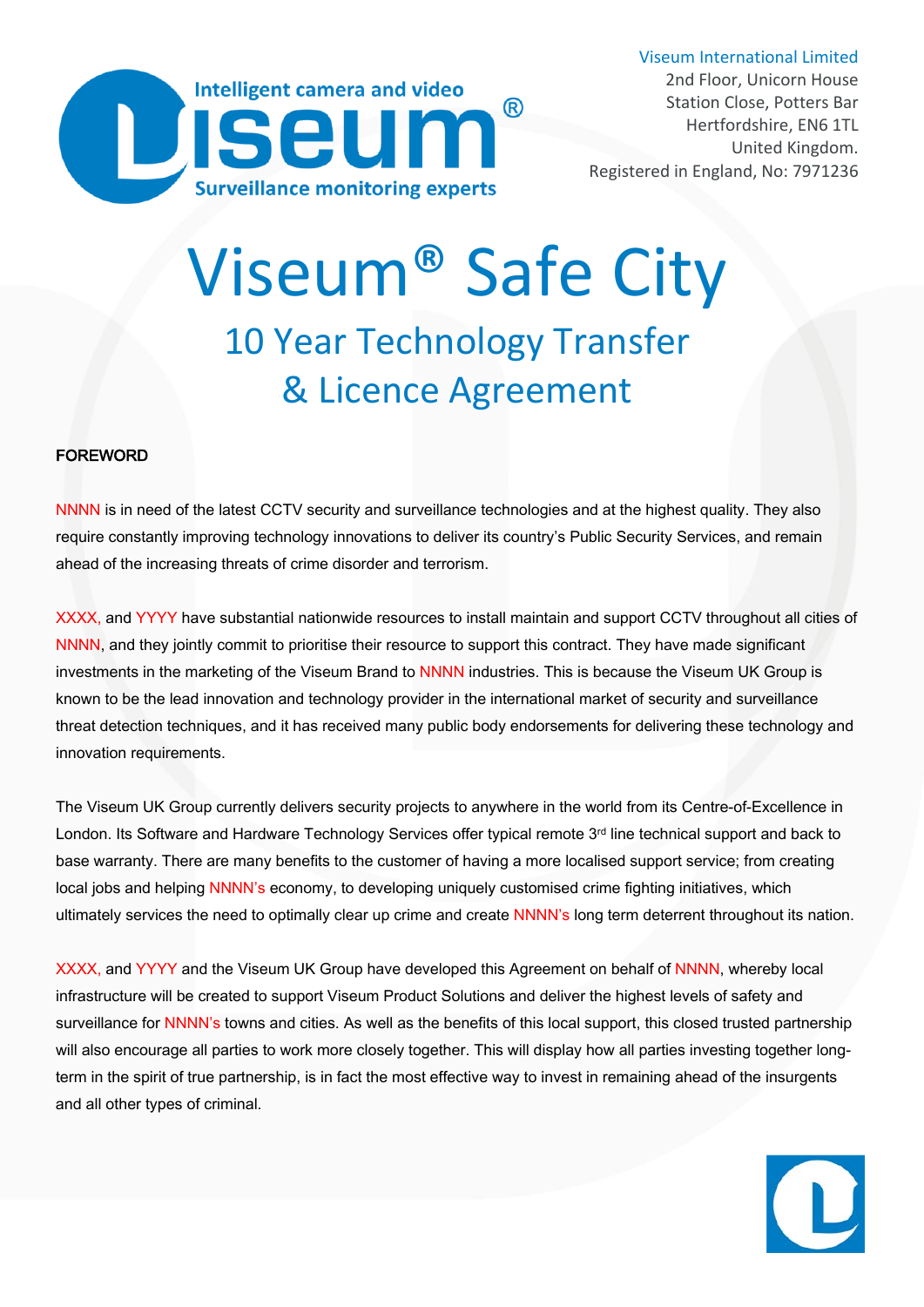# Interpretation

In this Agreement, the following expressions shall have the meanings here set against them.

| "Agreement"                | this agreement together with its Appendices A and B and its Schedules 1 and 2;         |  |  |
|----------------------------|----------------------------------------------------------------------------------------|--|--|
| "Confidential Information" | (a) pricing or other information concerning any products or services;                  |  |  |
|                            | (b) trade secrets and other proprietary rights of a Party;                             |  |  |
|                            | (c) any proprietary business, marketing or technical information disclosed by either   |  |  |
|                            | Party to the other and identified by the disclosing Party as confidential;             |  |  |
| "Customer"                 | any person or organisation with whom enters into a contract for the sale and purchase  |  |  |
|                            | of Hardware containing the Software;                                                   |  |  |
| "End User"                 | any person who receives an End User Software Licence and is identified therein as the  |  |  |
|                            | licensee;                                                                              |  |  |
| "Month"                    | a calendar month;                                                                      |  |  |
| "Software"                 | the Viseum Software Technology Services Product Solutions as published on its          |  |  |
|                            | website and as amended from time to time;                                              |  |  |
| "Hardware"                 | the electronic image surveillance equipment supplied to Customers from time to time;   |  |  |
| "Viseum Certified          | a designation applied to Distributor of Viseum electronic surveillance equipment that  |  |  |
| Corporate Distributor"     | becomes a Party to this Agreement;                                                     |  |  |
| "Viseum Certified          | a designation applied to Reseller of Viseum electronic surveillance equipment that     |  |  |
| Corporate Integrator"      | becomes a Party to this Agreement;                                                     |  |  |
| "Year"                     | a 12 month period commencing on the Effective Date or any anniversary of the Effective |  |  |
|                            | Date.                                                                                  |  |  |

- 1.1 Masculine terms include the feminine and neuter, and singular terms include the plural and vice versa.
- 1.2 The expression "person" means any individual, firm, body corporate, unincorporated association, partnership, government, state or agency of state or joint venture.
- 1.3 Any reference in this Agreement to "writing" or similar expressions is inclusive of facsimile transmission and electronic mail unless these are specifically excluded.
- 1.4 Any reference in this Agreement to a provision or statute shall be construed as a reference to that provision or statute as amended re-enacted or extended at the relevant time.
- 1.5 In the event of a conflict between any of the terms of this Agreement the conflict will be resolved according to the following order of priority: the Clauses of this Agreement, followed in Appendices A and B and its Schedules 1 and 2.
- 1.6 The side headings in this Agreement are for convenience only and shall not affect its interpretation.
- 1.7 Any phrase introduced by the term "include", "including", "in particular" or any similar expression, shall be construed as illustrative and not as in any way limiting the sense of the words preceding that term.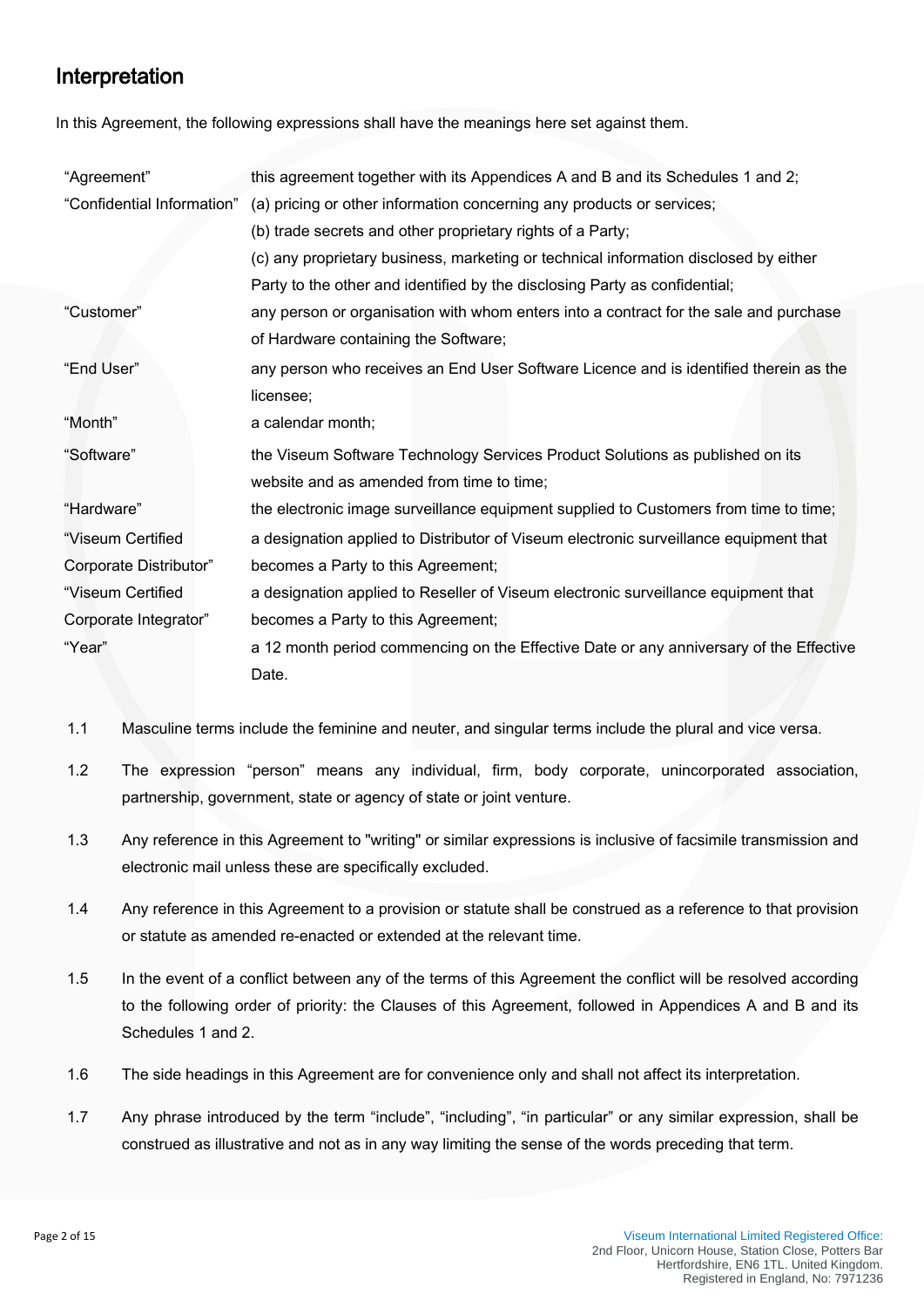#### This Agreement is between:

NNNN, having its registered office at #####, being part of the Government of NNNN.

and,

XXXX, having its registered office at #####, being a limited company in NNNN, Registration Number #####.

and,

YYYY, having its registered office at #####, being a limited company in NNNN, Registration Number #####.

and,

Viseum International Limited, ("VIL"), trading under the brand name Viseum UK Group, having its registered office at 2nd Floor, Unicorn House, Station Close, Potters Bar, Hertfordshire. United Kingdom. EN6 1TL. Being a limited company, Registration Number 7971236,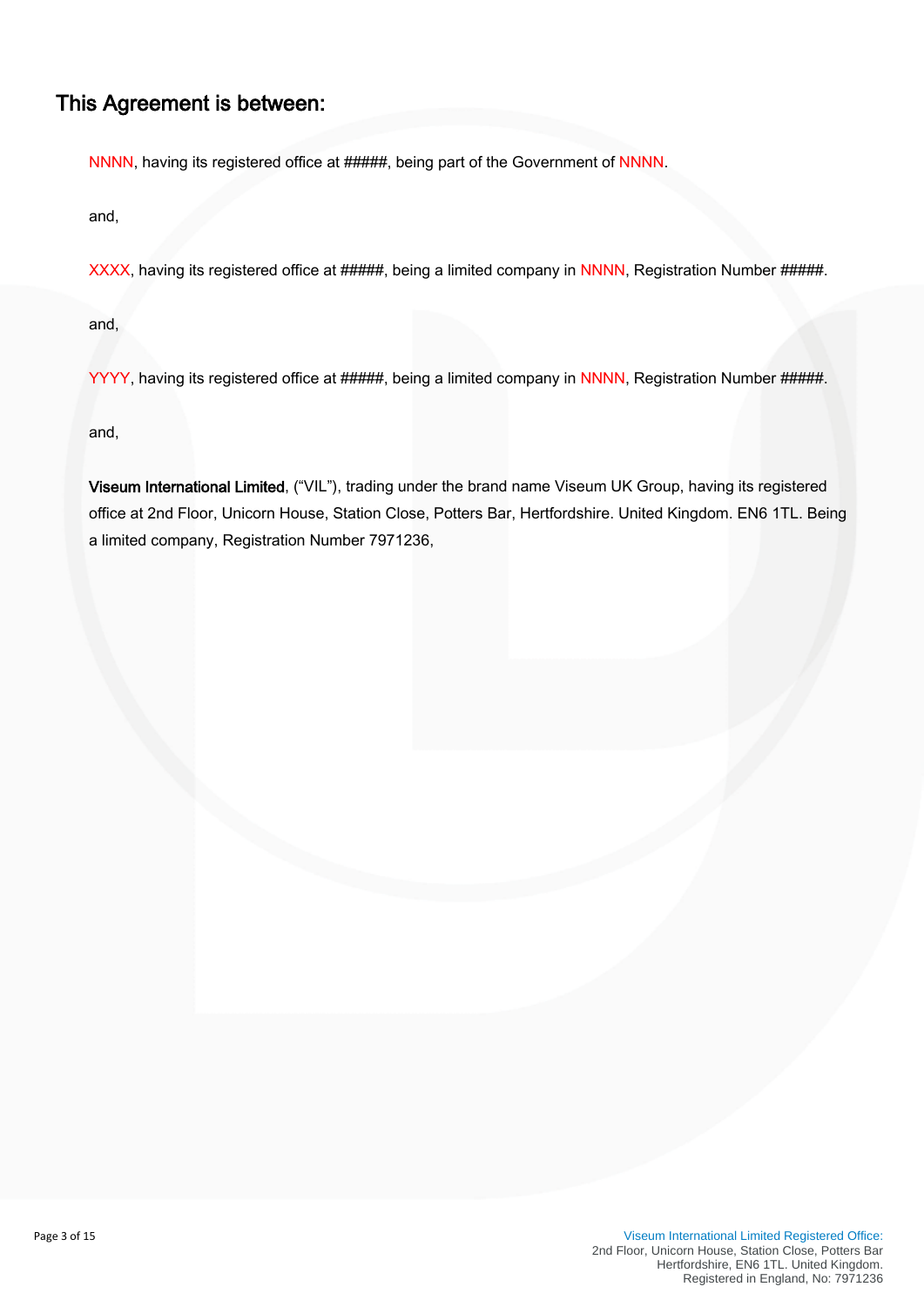### WHEREAS

A. NNNN is End User Customer and has the authority to enter into this 10 year contract and commit to all obligations identified in this Agreement;

and,

B. XXXX is representing the Viseum UK Group brand as its Certified Corporate Integrator of Viseum Product Solutions for NNNN.

and,

C. YYYY is representing the Viseum UK Group brand as its Certified Corporate Distributor of Viseum Product Solutions for NNNN.

and,

D. VIL is the proprietor of the unique, Viseum Product Solutions and Safe City technology designs, including the Viseum iVOS Software Technology Services and Viseum Intelligent Moving Camera ("Viseum IMC") and associated granted international patents filed in European and U.S. and patent applications (the "Patents").

Each name above A, B, C and D will be generically referred as the Party or Parties. The company's referred to above B, C and D are hereinafter referred jointly as "the Supply Partners".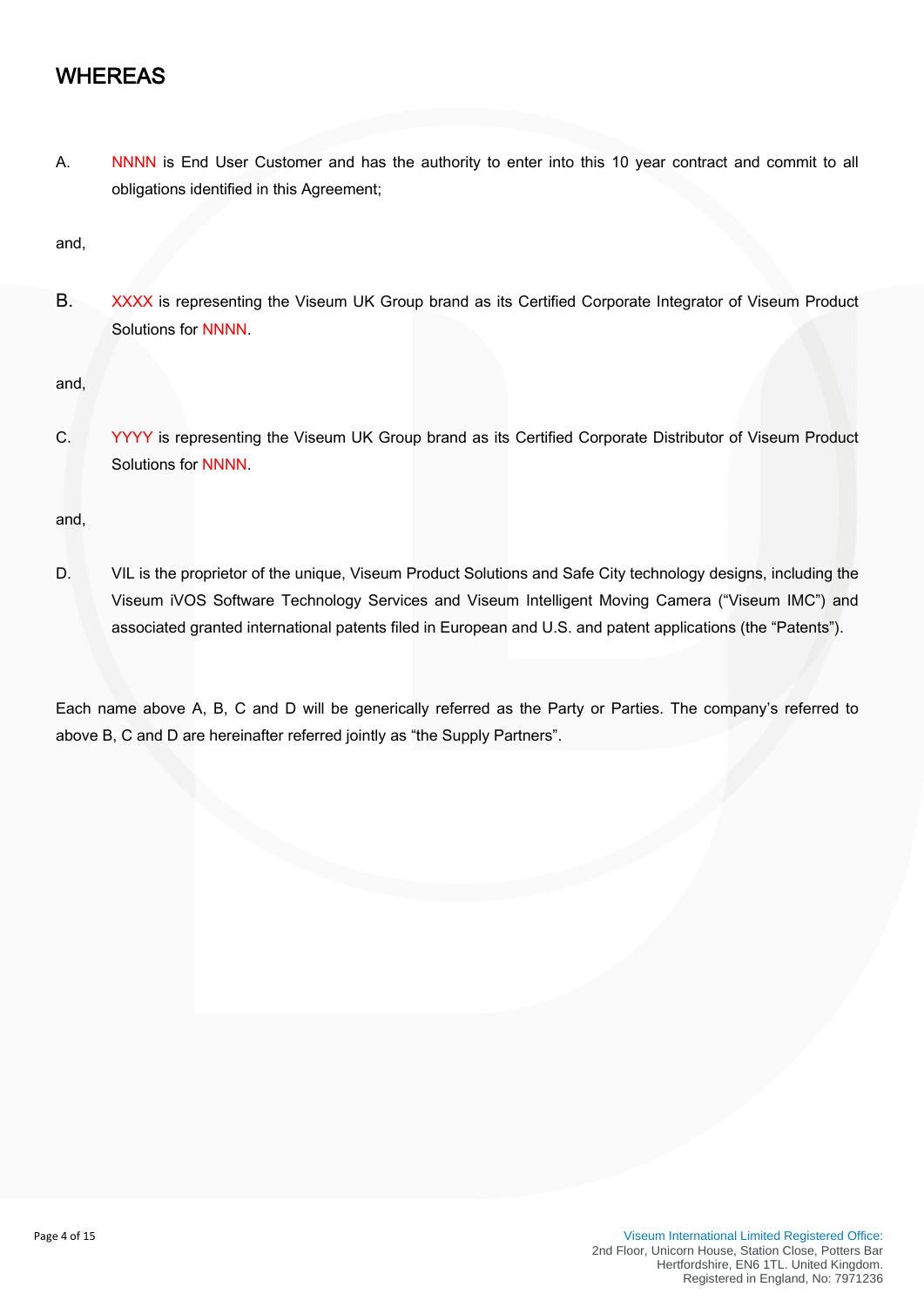# IT IS AGREED AS FOLLOWS

The Supply Partners are desirous of committing to setup local support infrastructure, as well as delivering, supporting and maintaining Viseum technology products for NNNN Safe Cities over the next 10 years, from this year 20?? up until 20??.

The Customer is desirous of appointing the Supply Partners to setup local support infrastructure, as well as deliver, support and maintain Viseum technology products for NNNN Safe Cities over the next 10 years, from this year 20?? up until 20??. For this the Customer is committing to procure from the Supply partners Viseum Product Solutions to include Viseum Training and Support Services over the next 10 years from this year 20?? up until 20??.

The parties have developed this agreement to enter into in good faith and this Agreements commitment is associated to the following conditions;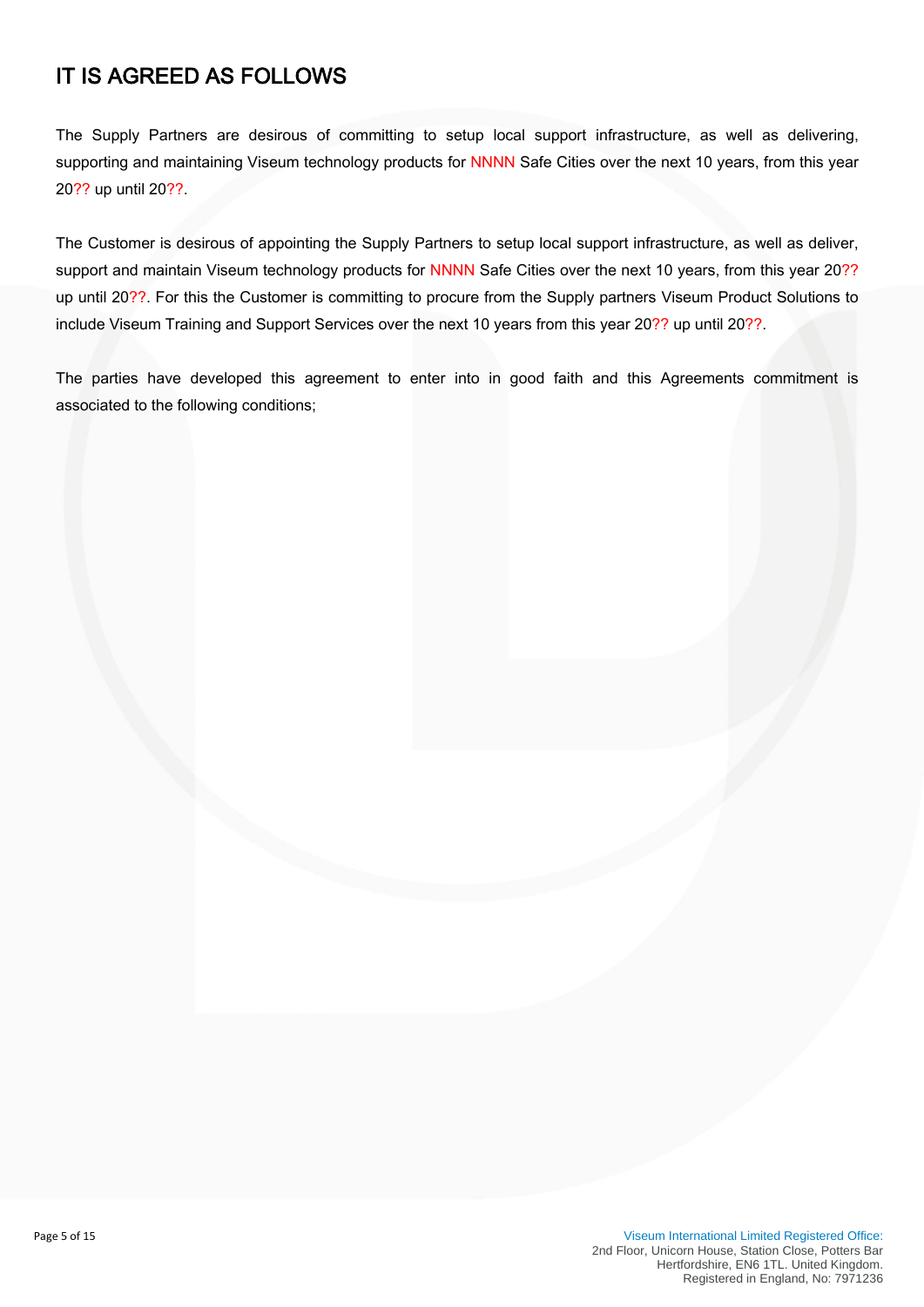### 1. Good Faith and Fair Dealing

- 1.1. In carrying out their obligations under this contract the parties will act in accordance with good faith and fair dealing.
- 1.2. The provisions of this contract, as well as any statements made by the parties in connection with this distribution relationship, shall be made and interpreted in good faith.

#### 2. Confidential Information

- 2.1. Each party agrees not to disclose to third parties any Confidential Information (as defined hereunder Article 2.2) disclosed to him by the other party in the context of this contract.
- 2.2. Confidential Information means information which has been supplied to the other party with a statement that it is confidential, provided such information is not in the public domain.

# 3. Supply Partners Obligations

In consideration of the NNNN obligations under this contract, the Supply Partners obligations will include but not be limited to the following;

- 3.1. Deliver the Programme as detailed in Appendix A - [Viseum Safe City](http://www.viseum.co.uk/featured-projects/safe-cities/) Programme (First 5 years).
- 3.2. Commit to the setting up of support infrastructure in NNNN as detailed in Schedule 1 and have an agreed sufficient amounts of it already delivered within the first 5 years.

### 4. **NNNN** Obligations

In consideration of the Supply Partners obligations under this contract, the NNNN obligations will include;

- 4.1. Participate in the Programme as detailed in Appendix A - [Viseum Safe City](http://www.viseum.co.uk/featured-projects/safe-cities/) Programme (First 5 years).
- 4.2. Commit to minimum purchases of Viseum hardware, software and support services as agreed in Schedule 2;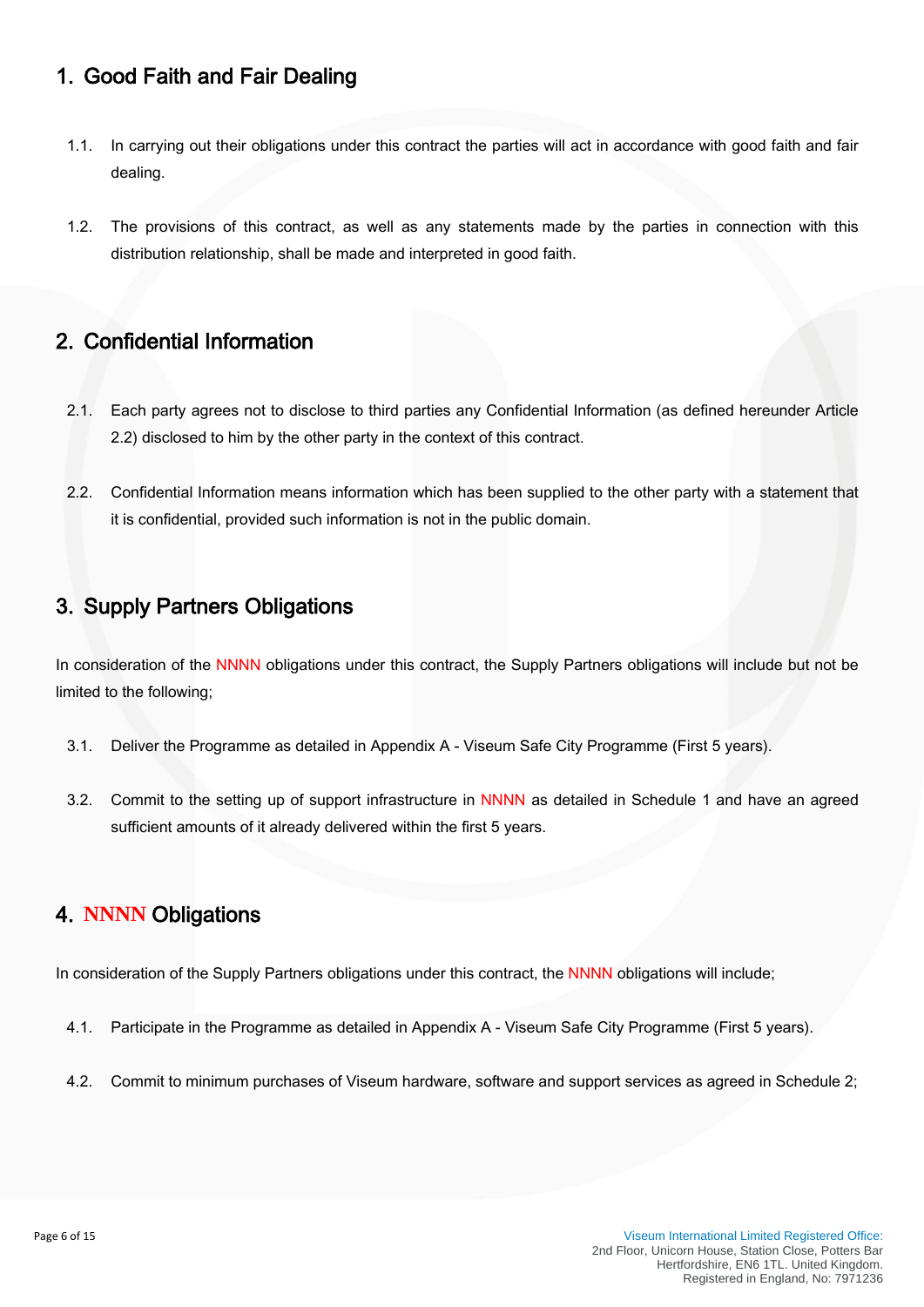## 5. Joint Obligations

- 5.1. Establish suitable services levels for project installation, maintenance and support.
- 5.2. Establish Data Protection compliance for NNNN based upon Appendix B Legal Compliance of CCTV Systems for Data Protection.

## 6. Term of Agreement

- 6.1. The Term of this Licence Agreement shall be 10 years from the Effective Date, subject to the provisions of this agreement.
- 6.2. This Agreement shall be reviewable according to Schedule 2 of this Agreement.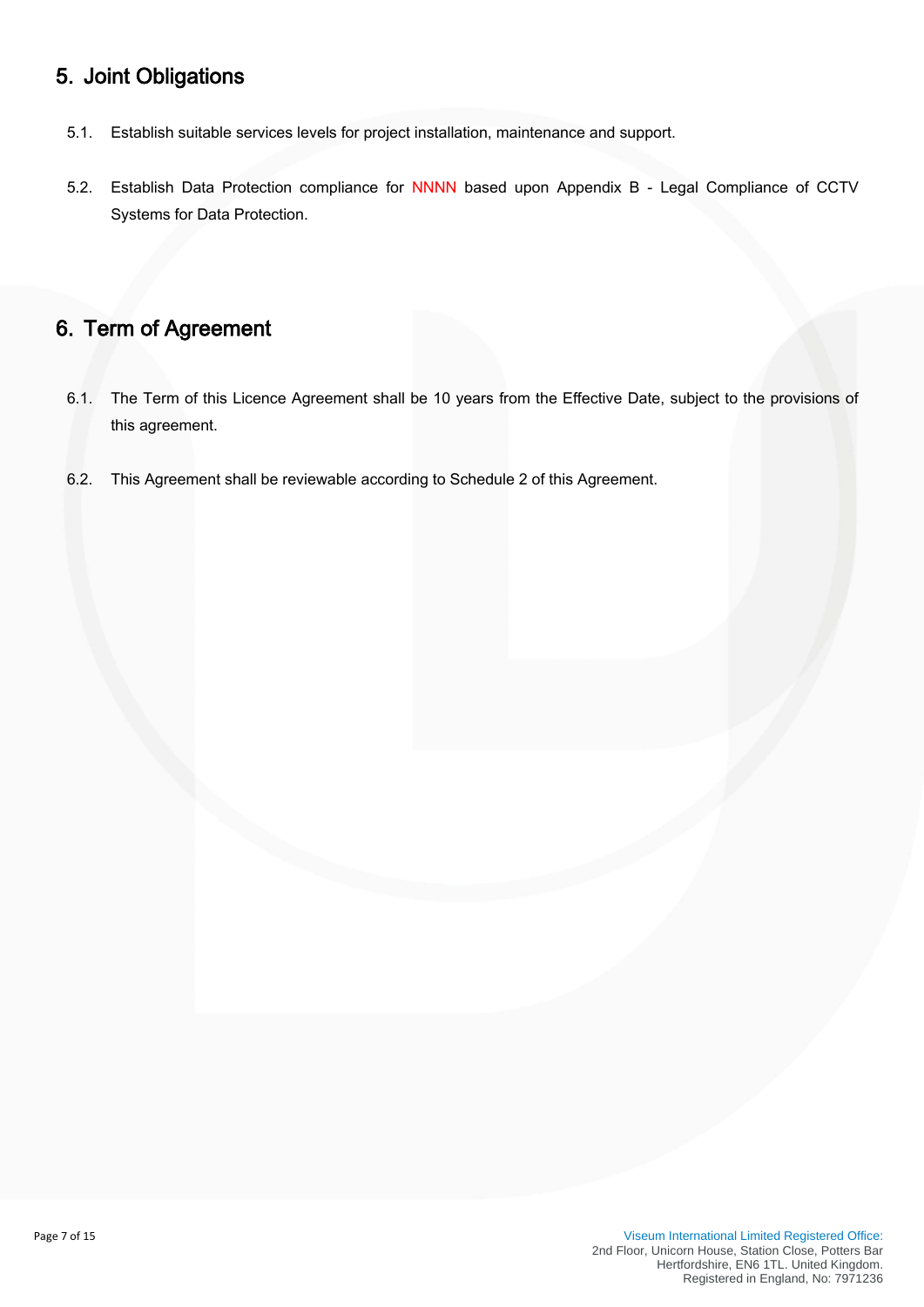## 7. Early Termination of the Agreement

#### 7.1. Termination With Cause

- 7.1.1. If either Party materially breaches this Licence Agreement, and such breach is remediable, the other Party may give 30 days' notice of "termination with cause" and at the end of the 30 day period, if the breaching Party has not remedied the breach, may terminate the agreement forthwith.
- 7.1.2. If either Party materially breaches this Licence Agreement and such breach is irremediable, the other Party may give notice of "termination with cause" forthwith.
- 7.1.3. Any delay in the performance of the undertakings in this Licence Agreement, or in the remedying of any remediable breach, caused by events beyond the control of either Party or both, and falling within the general category of "force majeure", shall not, so long as the Party or Parties concerned make all reasonable effort to mitigate the delay, be accounted a period of breach.
- 7.1.4. Following termination with cause as defined in this clause the terminating Party may seek all normal remedies for breach of contract.
- 7.1.5. The Parties recognize that certain irremediable breaches by the Parties could cause irremediable harm to the remaining Parties, and that in the event of such a breach occurring, or appearing to the remaining Parties in good faith to be about to occur, each or all of the remaining Parties reserves the right to seek immediate injunctive relief for which the breaching Party will indemnify and keep indemnified the remaining Parties from and against all actions, claims, demands, liabilities, losses, damage, costs, charges and expenses (including but not limited to legal and other professional costs and expenses).

#### 7.2. Termination Without Cause

- 7.2.1. Neither Party has the right under this Agreement to terminate the Agreement early without cause. Should either Party or both wish to terminate the Agreement early, the Parties shall seek to agree on arrangements which, having due regard to each Party's circumstances and reasonable expectations at that time, would form an equitable basis for such termination.
- 7.2.2. In the event that the Parties are unable to agree an equitable basis for termination without cause, this Agreement shall continue in full currency and effect until its Term, and if during the remainder of the Term either Party fails to honour the Agreement, this shall constitute grounds for the other Party to seek Termination with Cause under the terms of clause 14.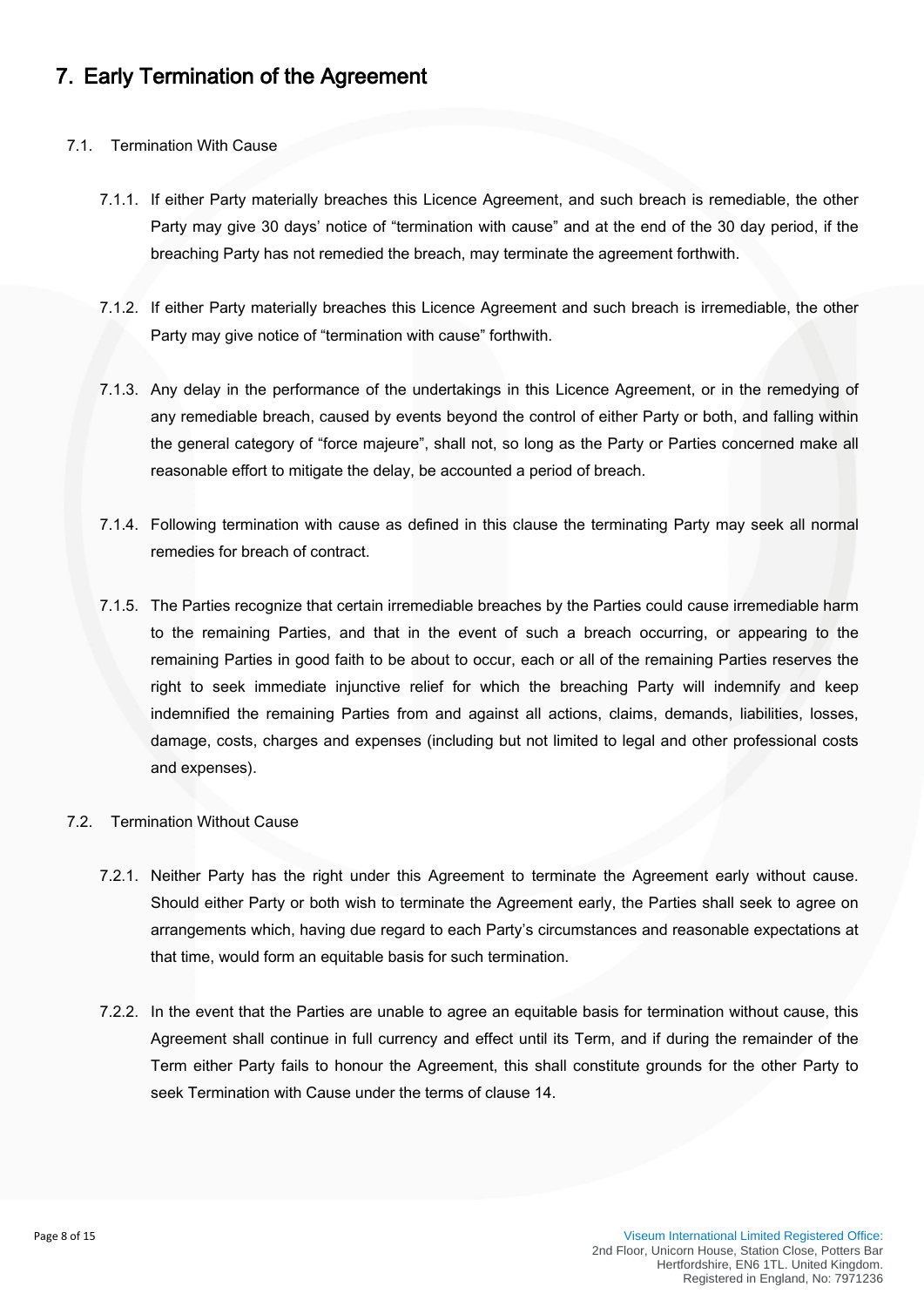#### 8. Waiver

- 8.1. No exercise or failure to exercise or delay in exercising any right, power or remedy by either Party will constitute a waiver by that Party of any other right, power or remedy.
- 8.2. Any waiver of a breach of, or default under, any of the terms of this Agreement shall not be deemed a waiver of any subsequent breach or default and shall in no way affect the other terms of this Agreement.
- 8.3. Save as expressly provided in this Agreement the rights, powers and remedies provided in this Agreement are cumulative and not exclusive of any rights, powers and remedies provided by law.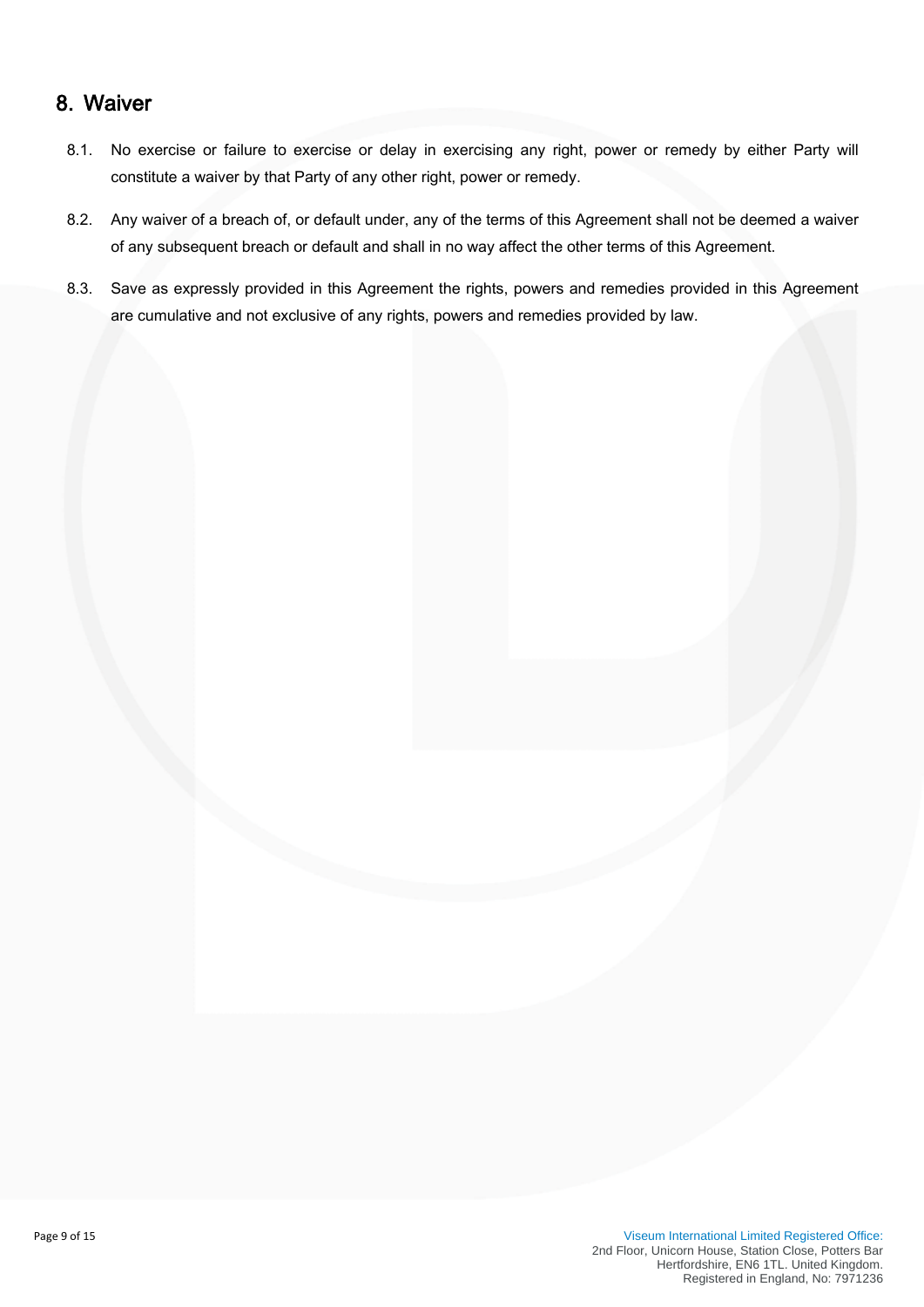## 9. Notices

9.1. Any notice, demand or communication in connection with this Agreement shall be given in writing and may be delivered by hand, by pre-paid First Class post, or by Special Delivery post (but not by e-mail or facsimile) addressed to the recipient at its address stated below (or such alternative address as it may notify in writing from time to time) and shall be marked for the attention of the Director by name.

| <b>NNNN</b>      | <b>XXXX</b>                    |  |
|------------------|--------------------------------|--|
| <b>NAME</b>      | <b>NAME</b>                    |  |
| <b>TITLE</b>     | <b>TITLE</b>                   |  |
| <b>NNNNN</b>     | <b>NNNNN</b>                   |  |
| [insert address] | [insert address]               |  |
| <b>YYYY</b>      | Viseum International Ltd       |  |
| <b>NAME</b>      | <b>NAME</b>                    |  |
| <b>TITLE</b>     | <b>TITLE</b>                   |  |
| <b>NNNNN</b>     | 2nd Floor, Unicorn House,      |  |
| [insert address] | Station Close, Potters Bar,    |  |
|                  | Hertfordshire. United Kingdom. |  |
|                  | <b>EN6 1TL.</b>                |  |

- 9.2. If delivered by hand, any notice, demand or communication shall be deemed to have been duly served when left at the proper address for service, provided that, where such delivery occurs either after 4.00 p.m. on a Business Day, or on a day other than a Business Day, service shall be deemed to occur at 9.00 a.m. on the next following Business Day.
- 9.3. If delivered by prepaid first class post with proof of posting or Special Delivery post, any notice, demand or communication shall be deemed to have been duly served two Business Days after being posted.
	- For the avoidance of doubt, in connection with any proceedings to which the Civil Procedure Rules apply the provision of Civil Procedure Rule 6 must be complied with in respect of the service of documents.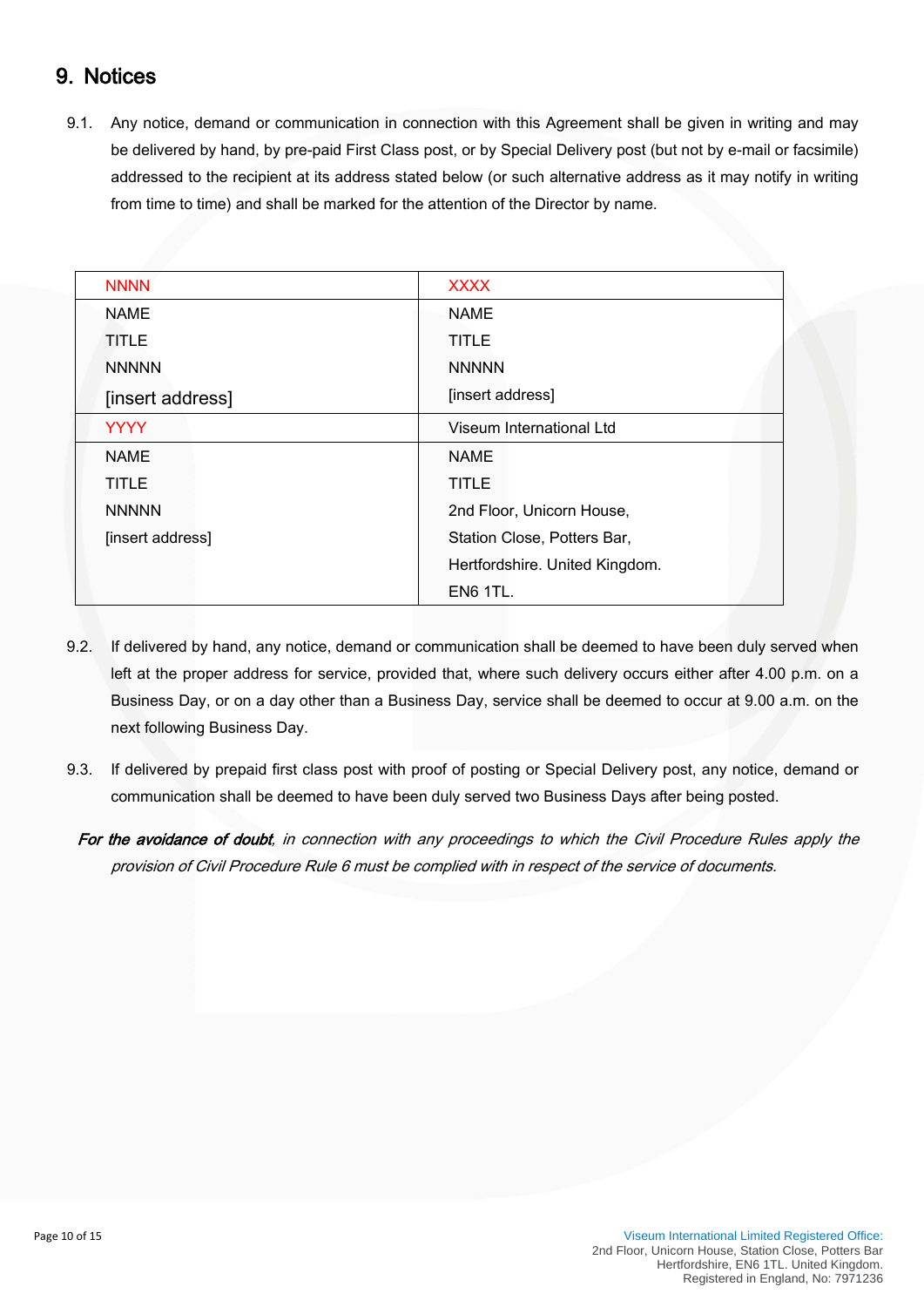#### 10. Invalidity

- 10.1. If at any time any clause or part of this Agreement is found by any court, tribunal or administrative body of competent jurisdiction to be wholly or partly illegal, invalid or unenforceable in any respect under any valid law of jurisdiction:
	- 10.1.1. that finding shall not affect any other provisions of this Agreement which shall remain in full force and effect except where this would deprive one of the Parties of a substantial part of the benefit intended to be derived from this Agreement without any corresponding additional compensatory benefit;
	- 10.1.2. the Parties shall in good faith amend and, if necessary, novate this Agreement to reflect as nearly as possible the spirit and intention behind that illegal, invalid or unenforceable provision so that the amended clause complies with the laws of that jurisdiction; and
	- 10.1.3. if the Parties cannot agree upon the terms of any amendment or novation within 6 months of the date upon which a clause was determined to be wholly or partly illegal, invalid or unenforceable by any court, tribunal or administrative body then the Parties agree to refer the terms of the amendment or novation back to the court, tribunal or administrative body that originally found the provision to be illegal, invalid or unenforceable. The Parties agree that the court's, tribunal's or administrative body's decision in this respect shall be final and binding.

#### 11. Entire Agreement

11.1. This Agreement contains all the terms and refers to all the documents which the Parties have agreed in relation to the subject matter of this Agreement and supersedes any prior written or oral agreements, representations or understandings between the Parties relating to such subject matter EXCEPT ONLY that if the Parties have previously entered into any confidentiality or non-disclosure agreement this shall continue in force in accordance with its terms. Neither Party to this Agreement has been induced to enter into this Agreement or any of those documents by a statement or promise which they do not contain, save that this clause shall not exclude any liability which one Party would otherwise have to the other Party in respect of any statement made fraudulently by that Party.

### 12. Force Majeure

12.1. Neither Party will be responsible for delays in or failure of performance due to causes beyond its reasonable control or contemplation including, without limitation, acts of God, war, industrial disputes, protests, fire, flood, storm, tempest, explosion, an act of terrorism and national emergencies and the Party so delayed will be entitled to a reasonable extension of time for performing such obligations.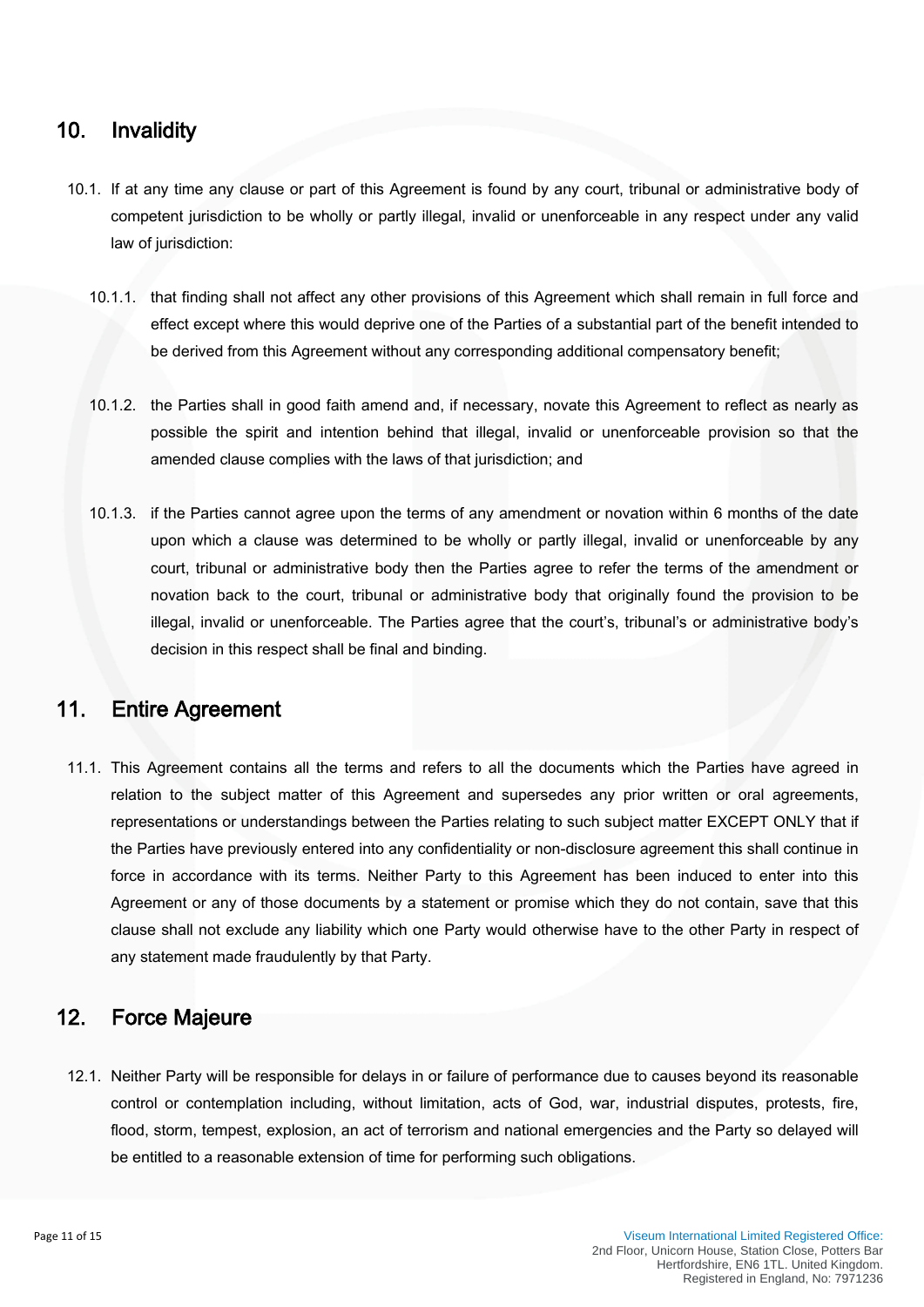#### 13. Disputes

- 13.1. In the event of any dispute in respect of this Agreement each Party shall nominate a representative to consider and resolve said dispute. Where the nominated representatives are unable to resolve the dispute, the parties agree to submit the matter to settlement proceedings under the ICC ADR Rules. If the dispute has not been settled within 45 days following the filing of a Request of ADR or within such other period as the parties may agree in writing, the parties will have recourse to the means of resolution of disputes set out in Article 13.2 hereunder.
- 13.2. All disputes arising out of or in connection with this Agreement shall be finally settled under the Rules of Arbitration of the International Chamber of Commerce by one or more arbitrators appointed in accordance with the said Rules.

#### 14. Variation

14.1. No variation of this Agreement shall be valid unless in writing and signed by duly authorised representatives of both Parties.

#### 15. Right to Assign

15.1. XXXX, YYYY and the NNNN may not assign the benefit (including any present, future or contingent interest or right to any sums or damages payable by either Party under or in connection with this Agreement) or delegate the burden of this Agreement or otherwise mortgage, charge or otherwise transfer any or all of its rights and obligations under this Agreement to any third party without the prior written consent from VIL, VIL reserves the right, at any time, to transfer all or part of its business to another company and if appropriate to assign its rights and responsibilities under this Agreement to that company.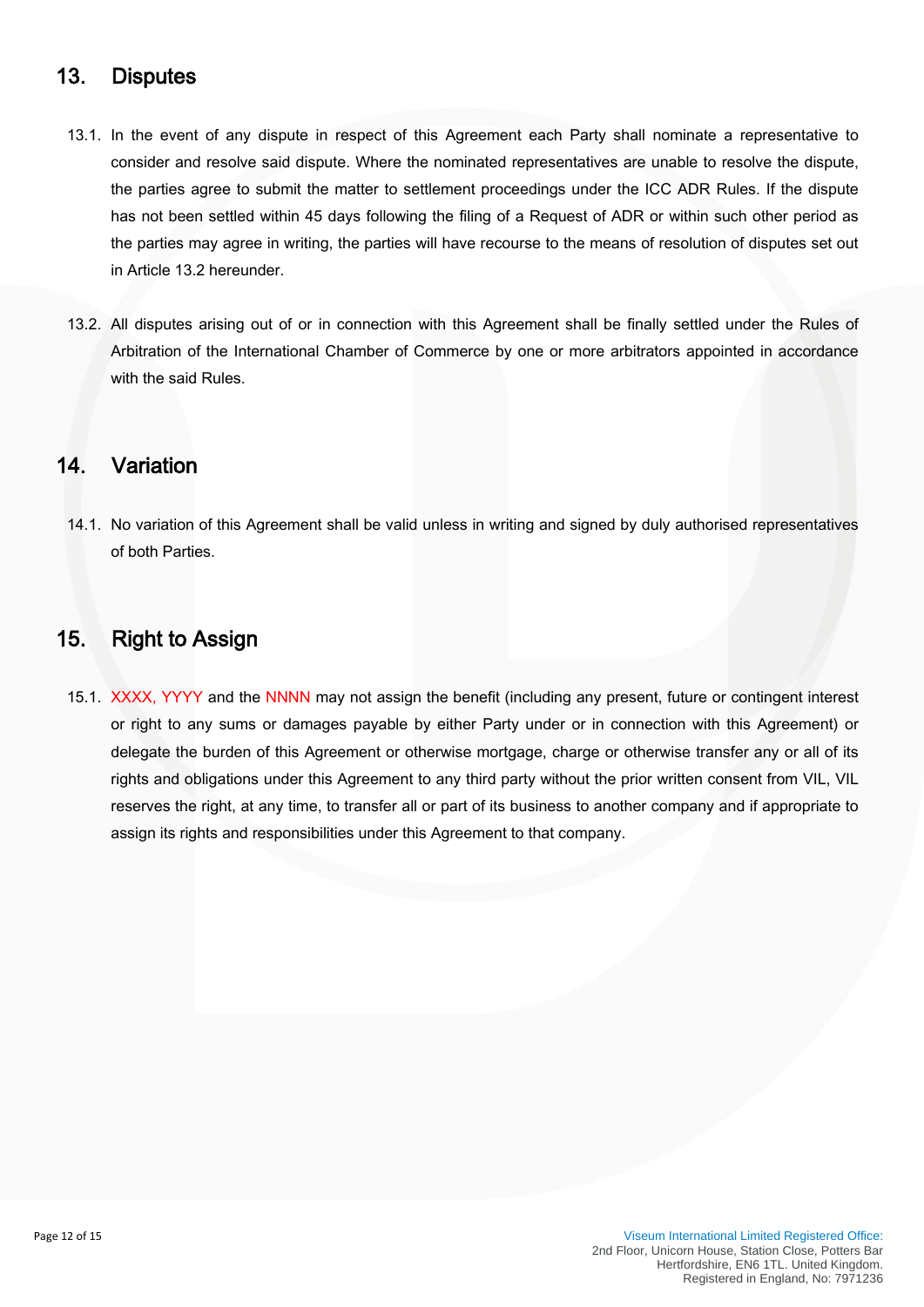### 16. Applicable Law

- 16.1. Any questions relating to this contract which are not expressly or implicitly settled by the provisions contained in this contract shall be governed, in the following order:
	- (a) by the principles of law generally recognised in international trade as applicable to international distributorship contracts,
	- (b) by the relevant trade usages, and
	- (c) by the UNIDROIT Principles of International Commercial Contracts,

with the exclusion – subject to Article 16.2. Hereunder – of national laws.

- 16.2. In any event consideration shall be given to mandatory provisions of the law of the country where the Distributor is established which would be applicable even if the contract is governed by a foreign law. Any such provisions will be taken into account to the extent that they embody principles which are universally recognized and provided their application appears reasonable in the context of international trade.
- 16.3. Unless otherwise agreed in writing, the sale contracts concluded between the parties within this Agreement will be governed by the United Nations Convention on Contracts for the International Sale of Goods (Vienna Convention of 1980, hereafter referred to as CISG), and to the extent that such questions are not covered by CISG, by reference to the rules and principles of law generally recognized in international trade as applicable to international contracts of sale.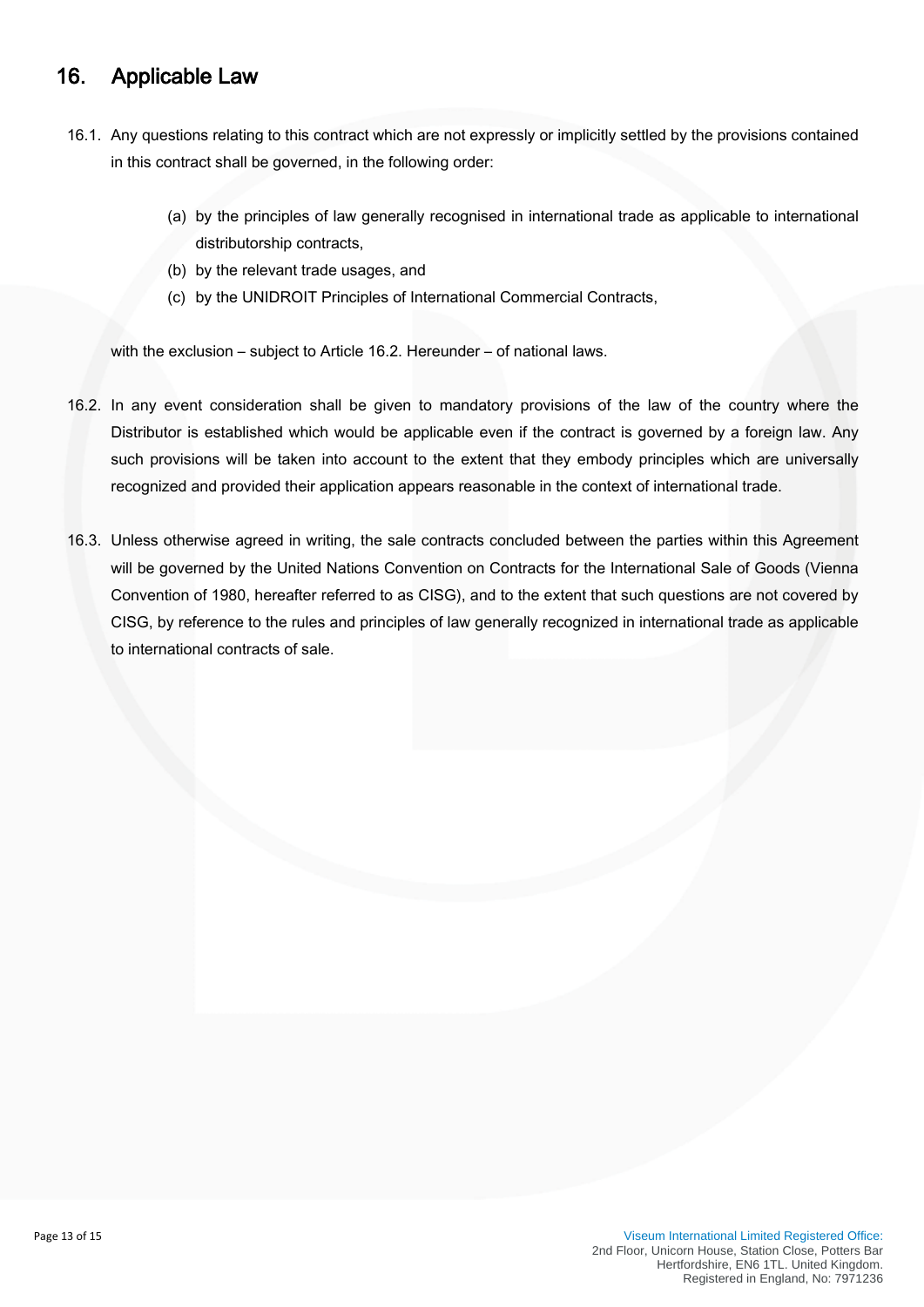# **Schedules**

The following Schedules form an integral part of this Agreement:

#### Schedule 1 – Committed support in infrastructure in NNNN Clause 1.1

- 1.1. Technical support offices will be setup and staffed with suitable technical and administrative professionals. This office will include but not be limited to the following;
	- 1.1.1. Project design and delivery logistics.
	- 1.1.2. Technical support.
	- 1.1.3. End user operational support.
	- 1.1.4. Pre and post-sales support.
	- 1.1.5. Security system penetration tests, Q&A and H&S monitoring.
	- 1.1.6. Systems integration packages;
		- 1.1.6.1. ACMS, IDS, Traffic management etc.
		- 1.1.6.2. In country command & control to manage real time monitoring and response.
	- 1.1.7. Stock and spares; a suitable level of Viseum Product Solutions will be stocked to;
		- 1.1.7.1. Optimise project delivery.
		- 1.1.7.2. Optimise replacements for warranty and repairs.
- 1.2. An academy for technology departments and innovation training. This will include but not be limited to the following;
	- 1.1.8. Technology;
		- 1.1.8.1. End User Operational Training.
		- 1.1.8.2. Systems Administrator.
		- 1.1.8.3. Installation and Maintenance.
		- 1.1.8.4. Commissioning Expert.
		- 1.1.8.5. Viseum Certified Corporate Distributor.
	- 1.1.9. Database Management;
		- 1.1.9.1. Population growth of input data.
		- 1.1.9.2. 3<sup>rd</sup> party systems database integration e.g. suspect wanted list, traffic violations, Viseum® Community SafetyWatch®.
		- 1.1.9.3. Operational and tactical use.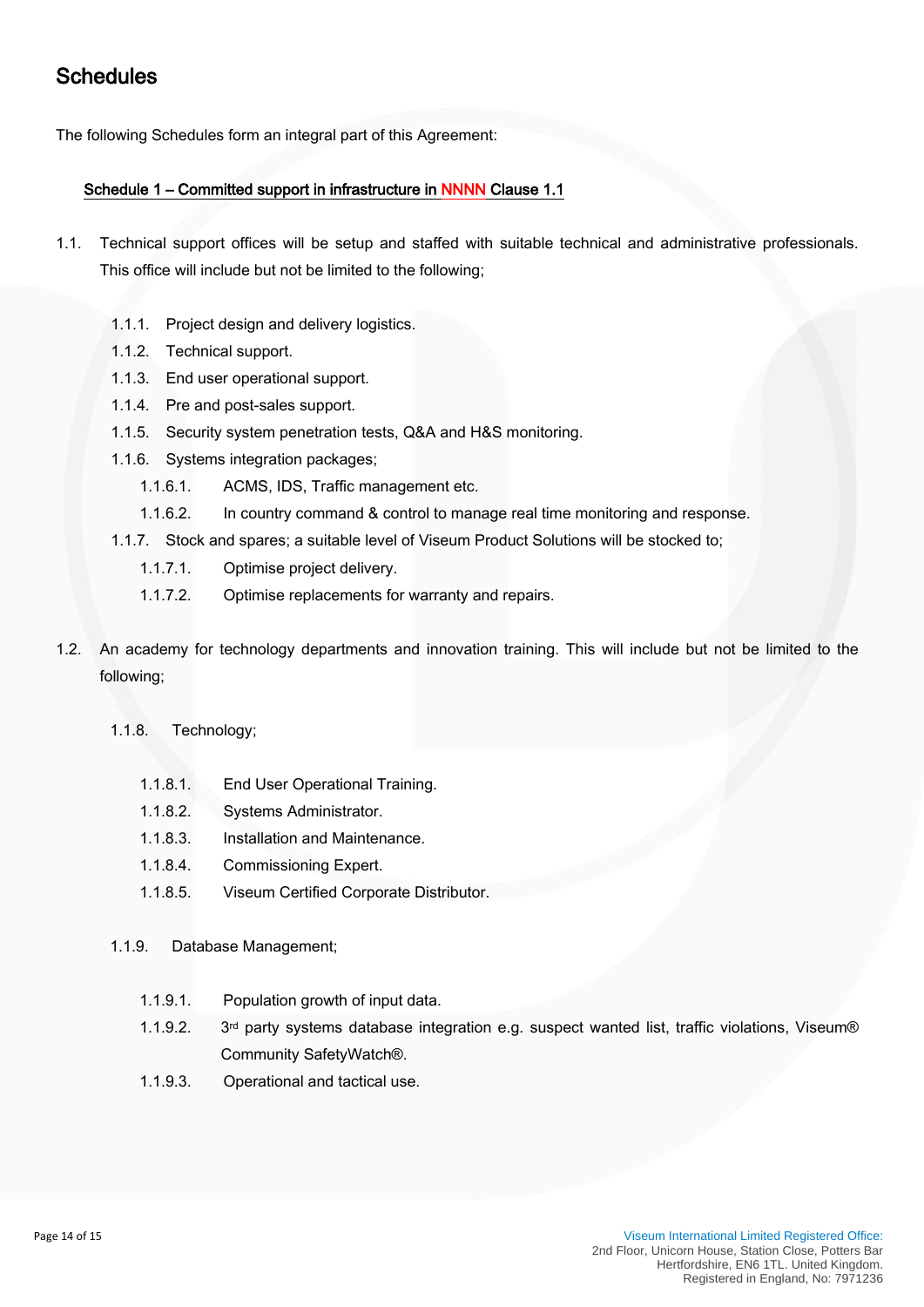#### 1.1.10. Crime Reduction Management;

- 1.1.10.1. Criminal activity and crime trends followed for profiling with associated map locations.
- 1.1.10.2. Follow crime trends matched to key performance indicators.
- 1.1.10.3. Optimising the performance of emergency processes and routine crime reduction initiatives.
- 1.1.11. Data protection laws and security auditing for compliance;
	- 1.1.11.1. Optimise CCTV Compliance amongst all stakeholders of the CCTV system.
	- 1.1.11.2. Assessment's to ensure compliance with laws and best-practices, to encouraging greater uses.
- 1.1.12. Citywide and Nationwide Deterrent Management
	- 1.1.12.1. Publicity campaigns to cover results.
	- 1.1.12.2. Publicity campaigns to cover public perception and privacy issues.
- 1.1.13. Operational Staff Employment Recommendations
	- 1.1.13.1. A suitable level of resettlement apprenticeships will be made available and implemented. For example; NNNN service men.
	- 1.1.13.2. Employment strategies to mitigate a large turnover of staff.
	- 1.1.13.3. Dual/triple employment redundancy to avoid impact on critical services.
	- 1.1.13.4. Employee's day-to-day improvements in routine and emergency operations logging, to avoid the associated loss in knowledge and experience.

#### Schedule 2 – NNNN minimum purchases

| \$20M In year 1.<br>\$50M In year 2.<br>\$50M In year 3.<br>\$30M In year 4.<br>\$10M In year 5.<br>\$50M In years 6 - 10. |  |
|----------------------------------------------------------------------------------------------------------------------------|--|
|                                                                                                                            |  |
|                                                                                                                            |  |
|                                                                                                                            |  |
|                                                                                                                            |  |
|                                                                                                                            |  |
|                                                                                                                            |  |